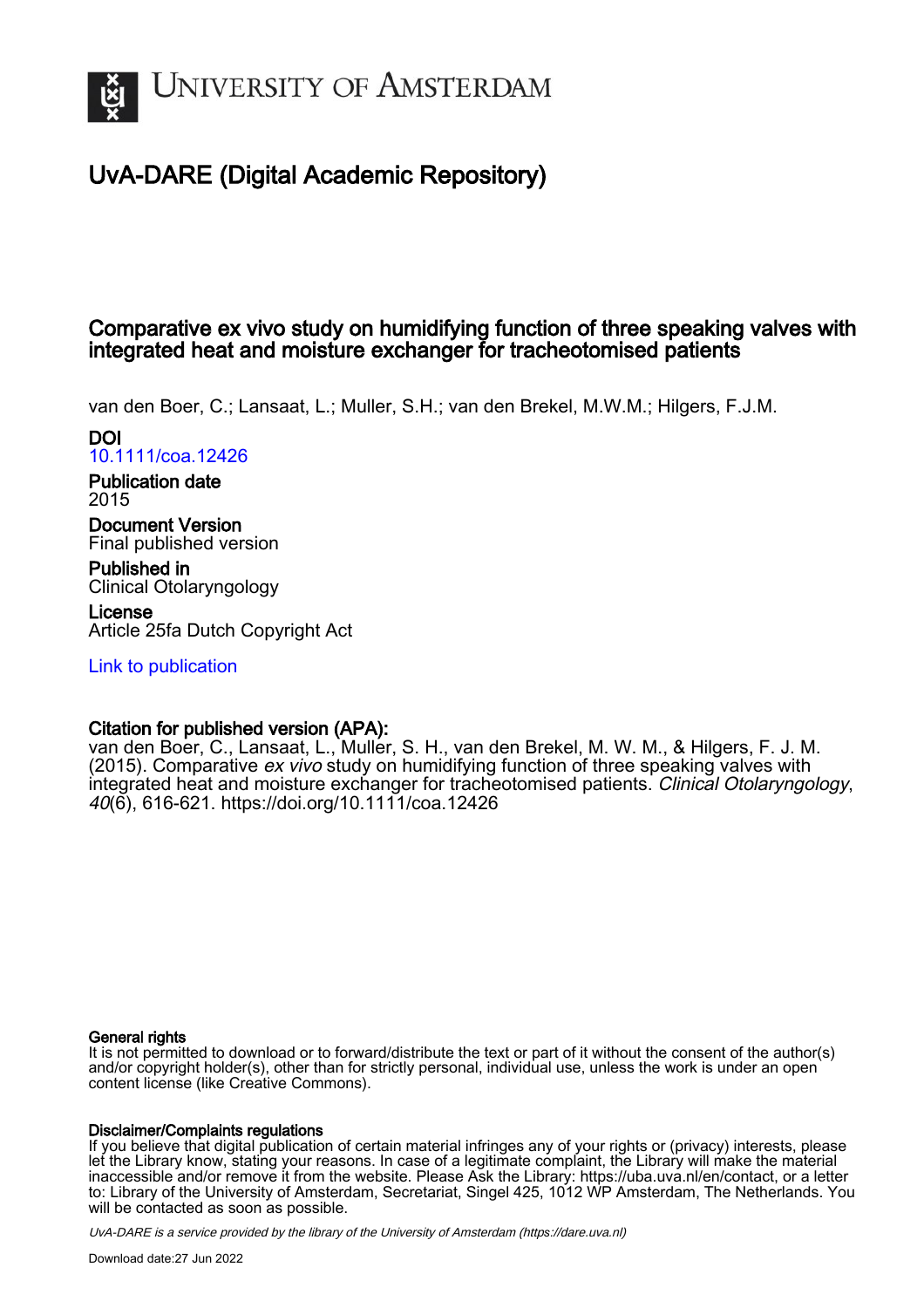## Comparative ex vivo study on humidifying function of three speaking valves with integrated heat and moisture exchanger for tracheotomised patients

van den Boer, C.,\* Lansaat, L.,\* Muller, S.H.,† van den Brekel, M.W.M.\*‡§ & Hilgers, F.J.M.\*‡

\*Departments of Head and Neck Oncology and Surgery, <sup>†</sup>Clinical Physics and Instrumentation, The Netherlands Cancer Institute-Antoni van Leeuwenhoek, <sup>‡</sup>Institute of Phonetic Sciences (ACLC), University of Amsterdam, <sup>§</sup>Department of Oral-Maxillofacial Surgery, Academic Medical Center, University of Amsterdam, Amsterdam, The Netherlands

Accepted for publication 22 March 2015 Clin. Otolaryngol. 2015, 40, 616–<sup>621</sup>

Objective: Assessment of humidifying function of tracheotomy speaking valves with integrated heat and moisture exchanger.

Design: *Ex vivo* measurement of water exchange and storage capacity of three tracheotomy speaking valves: Humidiphon Plus, Spiro and ProTrach DualCare (with two different heat and moisture exchangers: XtraMoist and Regular).

Setting: Comprehensive Cancer Centre.

Participant: Healthy volunteer.

Main outcome measures: Difference between end-inspiratory and end-expiratory weight as measure for water exchange capacity, weight after 10 min breathing as measure for water storage capacity, weighing at 1-min intervals to assess residual water exchange potential in speaking mode and absolute humidity in mg/L as measure for environmental and respiratory humidity.

Results: None of the tracheotomy speaking valves provides humidification while in speaking mode. Only the ProTrach DualCare allows blocking the speaking valve and breathing

through the heat and moisture exchanger during inhalation and exhalation (heat and moisture exchanger mode). This leads to an increase in inspiratory humidity of 2.5 mg (XtraMoist) and 1.6 mg (Regular). There was no measurable water storage in speaking mode in any of the three tracheotomy speaking valves. In breathing mode, water storage in the DualCare heat and moisture exchangers was 47 and 37 mg, respectively. The remaining humidifying potential in speaking mode after 10 min breathing in heat and moisture exchanger mode for XtraMoist was 38%, 15% and 10% at 1, 2 and 3 min, respectively. For Regular, this was 47%, 24% and 13%, respectively.

Conclusions: Tracheostoma valves with integrated heat and moisture exchanger have no humidification function in speaking mode. Only ProTrach DualCare, allowing blocking the speaking mode, in heat and moisture exchanger mode enables a significant increase in humidification. Regular switching between speaking and heat and moisture exchanger mode with this latter device prolongs the humidification in speaking mode.

After tracheotomy, inspired air is no longer conditioned (moisturised and warmed) in the upper airways. Relatively cold and dry ambient air entering the trachea causes frequent coughing and excessive/thickened mucus production. This often requires forced expectoration to clear the airways and potentially causes crusting and obstruction of the tracheotomy tube. Therefore, immediately postoperatively, but also long-term, inspired air should be humidified.<sup>1</sup> Depending on the indication for the tracheotomy, many patients can tolerate a speaking valve, important to convalesce commu-

Correspondence: F.J.M. Hilgers, Department of Head and Neck Oncology and Surgery, The Netherlands Cancer Institute-Antoni van Leeuwenhoek, Plesmanlaan 121, 1066 CX Amsterdam, The Netherlands. Tel.: +3120512550; Fax: +31205122554; e-mail: f.hilgers@nki.nl

nication in general and to promote normal speech development in children.<sup>1,2</sup> Speaking valves for tracheotomised patients contain a hands-free, so-called bias-closed one-way valve, which redirects exhaled air through the vocal cords and vocal tract, enabling phonation and speech, and re-establishing physiological subglottic pressure. The valve opens upon inhalation, which allows inspired air to enter the trachea and lungs unconditioned. This functional loss is similar to that in laryngectomised patients, where continued use of heat and moisture exchangers therefore is wellestablished.<sup>3</sup> In laryngectomised patients, consistent 24/7 heat and moisture exchanger use has significantly decreased pulmonary problems and improved quality of life.<sup>3</sup> Consequently, also for tracheotomised patients, heat and moisture exchangers should be considered as an integral part of their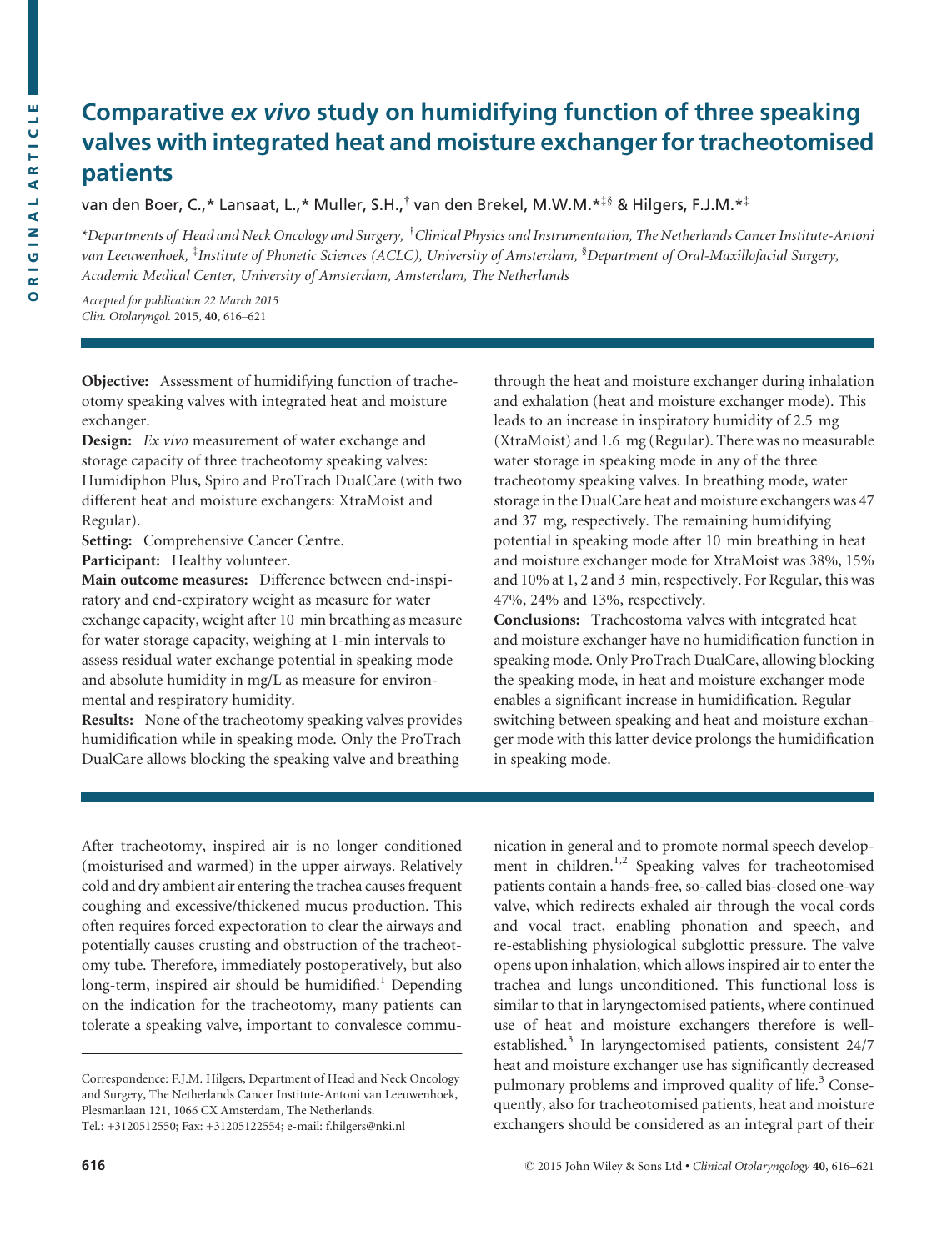respiratory rehabilitation.<sup>1</sup> This necessitates, however, switching between tracheotomy speaking valve and heat and moisture exchanger, when the tracheotomy speaking valve is not in use, for example when expiratory pressures become uncomfortably high, or during night-time. $2,4$ 

Until recently, there were no tracheotomy speaking valves with built-in heat and moisture exchanger function, similar to devices available for laryngectomised patients,<sup>5</sup> but now, three such devices claim to have this function integrated. However, so far, information about the actual heat and moisture exchanger capacity of these devices is lacking. To fill this void, we used the recently developed ex vivo method for establishing water exchange capacity of heat and moisture exchangers for laryngectomised patients. This test was developed because manufacturers are not always providing such information and because the in vitro ISO standard 9360 based on a mechanical lung model does not result in uniformly dependable data.<sup>6</sup> The ex vivo method overcomes this latter issue and recently allowed comparison of 23 different heat and moisture exchangers for laryngectomised patients of six different manufacturers.<sup>7</sup> This latter study showed that there is quite a wide variation in water exchange capacity, ranging from to 0.5 to 3.8 mg  $H<sub>2</sub>O$  per breathing cycle. The results of the assessment of the three presently available tracheotomy speaking valves with built-in heat and moisture exchanger material, with the ex vivo method (with a slight modification to mimic expiration through the upper respiratory tract), will be reported here.

#### Materials and methods

Three tracheotomy speaking valves of three manufacturers were tested [Humidiphon Plus Sprechventil (=speaking valve); Fahl, Cologne, Germany; Spiro Sprechventil mit Filtermedium (=speaking valve with filter media); Teleflex/ Rüsch Medical, Westmeath, Ireland; and ProTrach DualCare; Atos Medical, Hörby, Sweden]. In the Humidiphon and Spiro devices, as well as the DualCare device in speaking mode, the heat and moisture exchanger media are only exposed to the breathing air during inspiration, and not during expiration, so that the exhaled air is not able to moisten the material. The DualCare speaking valve can be turned to switch off the speaking mode, allowing passage of both inspiratory and expiratory air through the tracheotomy tube, including the heat and moisture exchanger into the breathing circuit (further called heat and moisture exchanger mode).<sup>8</sup>

Water exchange capacity, absolute humidity and breathing volume were measured using the ex vivo method as described previously,<sup>6</sup> with one modification (inclusion of a one-way valve to mimic exhalation through the upper respiratory tract with the tracheotomy speaking valve in speaking mode, as schematically shown in Fig. 1 to the right). In the test configuration (also schematically shown in Fig. 1), the speaking valve was mounted on a T-tube containing a fast heated capacitive hygrometer (AH sensor, a response time of 0.1–0.2 s) and a spirometer (MLT300 Flowhead ADInstruments, Oxfordshire, UK). A healthy volunteer 'supplied' the breathing air: inspiratory air through the spirometer and expiratory air through a side opening containing the one-way valve. This side opening was blocked for breathing through the DualCare tracheotomy speaking valves in heat and moisture exchanger mode, allowing both inspiration and expiration through the spirometer and around the humidity sensor. Water exchange (the amount of water exchanged by the heat and moisture exchanger material in the tracheotomy speaking valve during the breathing cycle) is the difference of the weight of the heat and moisture exchanger at endexpiration and end-inspiration.<sup>6</sup>

Measurements were normalised to an environmental absolute humidity of 5 mg/L for comparison with heat and moisture exchange outcomes published previously.

Water storage is the amount of water a room-conditioned heat and moisture exchanger absorbs during equilibrium breathing. Measurements were performed once for each valve type. Earlier (validation) research showed that the calculated variation of the water exchange and absolute humidity measurements is between 0.1 and 0.3 mg. $^7$  Data were analysed in Microsoft Excel.<sup>7</sup> The study was approved by the medical ethical review board of the Netherlands Cancer Institute.

#### **Results**

For all tested tracheotomy speaking valves, there was no difference with end-inspiratory absolute humidity values during breathing through the open spirometer (see Fig. 2). Weighing the valves during the breathing cycle showed no changes in weight and thus no change in water content of the heat and moisture exchanger material for any of the tracheotomy speaking valves in speaking mode (shown in Table 1). For DualCare in heat and moisture exchanger mode, the absolute humidity in the inspired air increased with 2.5 mg for the XtraMoist and 1.6 mg/L for the Regular heat and moisture exchanger (at 0.5 L breathing volume). Water exchange for these two heat and moisture exchangers at various breathing volumes is shown in Fig. 3.

Water storage was negligible in speaking mode, but in heat and moisture exchanger mode, this was 47 and 37 mg for DualCare XtraMoist heat and moisture exchanger and Regular heat and moisture exchanger, respectively. For these heat and moisture exchangers, also the remaining humidifying potential in speaking mode after 10 min breathing in heat and moisture exchanger mode was assessed at 1-min intervals. For XtraMoist after 1 min 38%, after 2 min 15%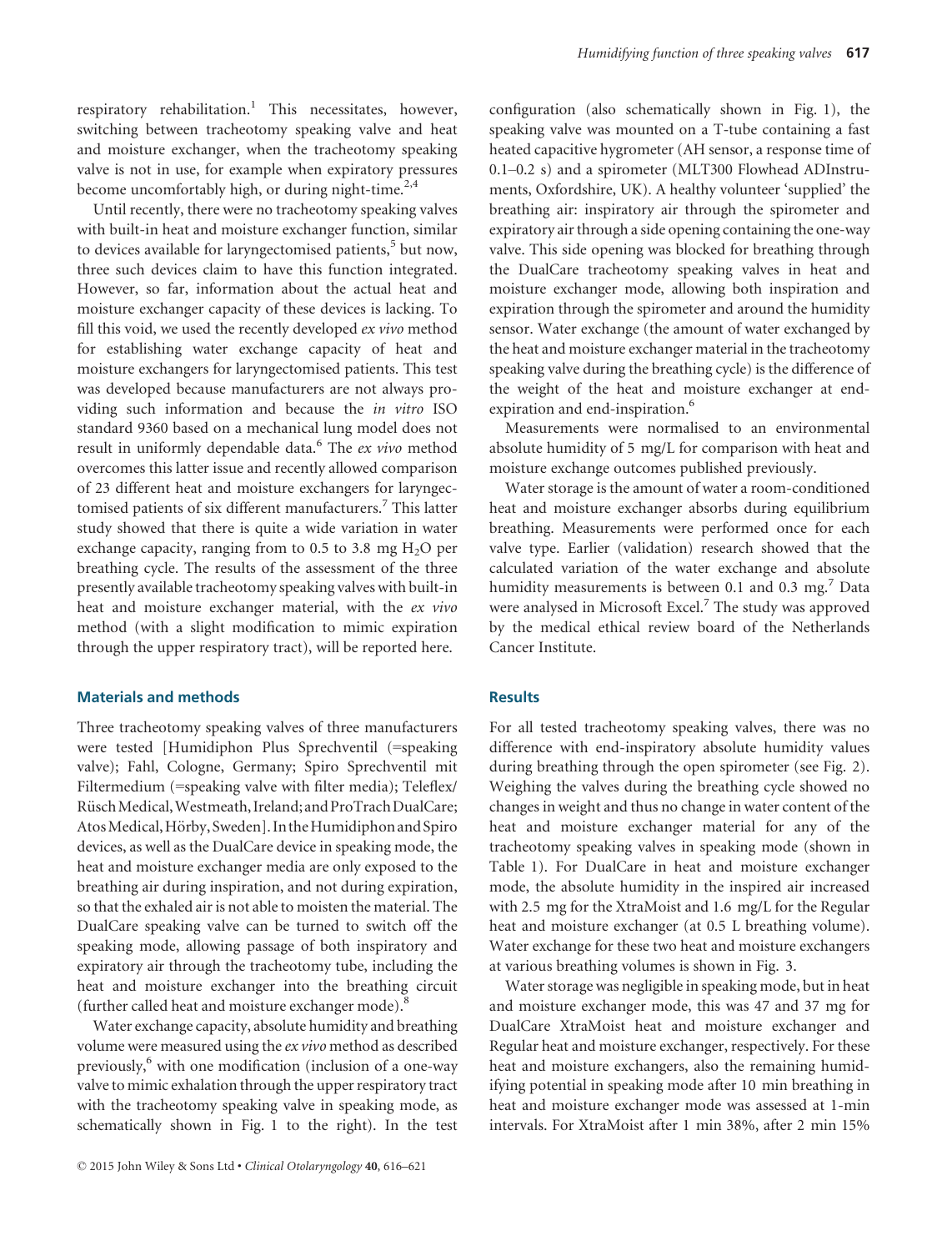

Fig. 1. Schematic ex vivo test set-up for hands-free/bias-closed speaking valves for tracheotomised patients (to mimic the in vivo situation as schematically depicted on the right): in speaking mode, the volunteer is breathing in through the open speaking valve and out through a side opening mimicking the exhalation through the upper respiratory tract in tracheotomised patients. In the HME mode (with the speaking valve locked), the volunteer is breathing in and out through the tube and thus the HME, similar to what the patient does in HME-mode.

and after 3 min 10% of the water uptake was left in the heat and moisture exchanger. For Regular, this was 47%, 24% and 13%, respectively. At 4 min, both heat and moisture exchangers were back to their baseline 'room-conditioned' weight (start measurement 22.2°C and 30% and end measurement 22.3°C and 33% relative humidity).

#### **Discussion**

#### New findings

The presently available hands-free/bias-closed speaking valves for tracheotomised patients with integrated heat and moisture exchanger media have no heat and moisture

exchanger function when in speaking mode. Due to one-way breathing, it is not possible to exchange moisture in the heat and moisture exchanger media. Any claim to that extent is thus invalid. At best, the heat and moisture exchanger material acts as a kind of 'filter'. However, DualCare in heat and moisture exchanger mode does have a substantial water exchange capacity and therefore increases the absolute humidity of the inspired air, dependent of the heat and moisture exchanger used (XtraMoist higher than Regular). Moreover, when turned into in speaking mode, it takes several minutes to evaporate the remaining water in the heat and moisture exchanger into the inhalation air. This means that switching to speaking mode (here assessed after 10 min breathing in heat and moisture exchanger mode, which is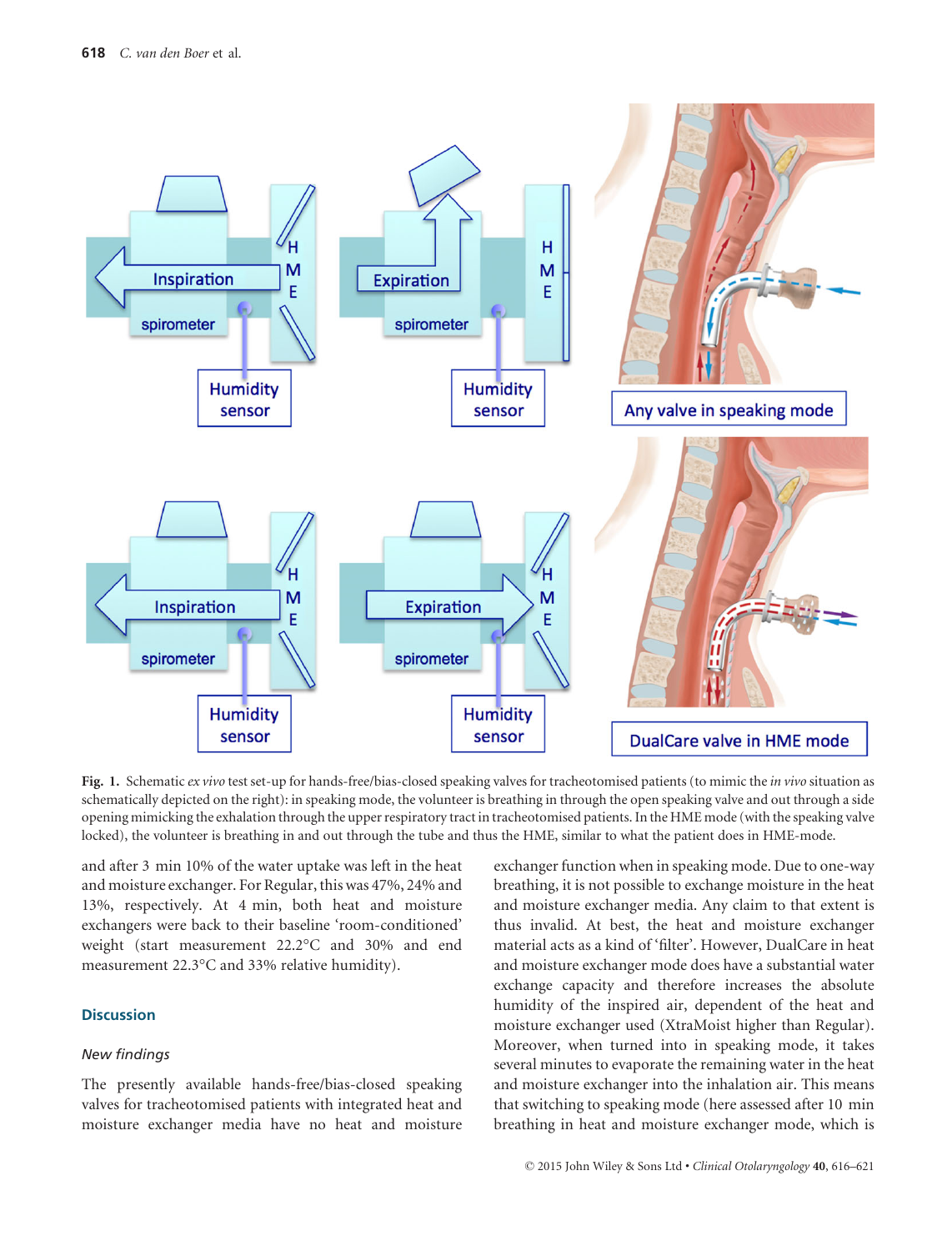

Fig. 2. End-inspiratory absolute humidity values for the tested TSVs in speaking mode and HME mode (the latter only available for the DualCare devices) for the various breathing volumes: the level of AH without any valve (5 mg H<sub>2</sub>O/L) on the spirometer is already subtracted from the level measured for the various devices at the individual data points.

Table 1. Water exchange in milligram at a breathing volume of 0.5 L, which is the approximate tidal volume at normal rest breathing

| Speaking valve                      | Water exchange<br>in mg |
|-------------------------------------|-------------------------|
| Humidiphon Plus Speaking Valve      | $\left( \right)$        |
| Spiro Speaking Valve                | $\Omega$                |
| DualCare Regular in speaking mode   | $\left( \right)$        |
| DualCare XtraMoist in speaking mode | $\Omega$                |
| DualCare Regular in heat and        | 1.6                     |
| moisture exchanger mode             |                         |
| DualCare XtraMoist in heat          | 2.5                     |
| and moisture exchanger mode         |                         |

enough to reach saturation of the heat and moisture exchanger material with water<sup>6</sup>), at least the first minute of breathing still 'profits' from the moistened heat and moisture exchanger.

The reason that there are two versions of the DualCare heat and moisture exchanger with a different water storage/ exchange capacity is that both also have a different airflow resistance: the better capacity of the XtraMoist heat and moisture exchanger results in a higher airflow resistance and the lower capacity of the Regular heat and moisture exchanger in a lower airflow resistance. A higher airflow resistance is physiologically beneficial, as over 50% of the airflow resistance of the normal respiratory tract is contributed by the upper airways, which are short-circuited in tracheotomised patients, as they are in laryngectomised patients.<sup>9</sup> However, for some patients, the higher airflow resistance of the XtraMoist heat and moisture exchanger version might be uncomfortable, hence the availability of a lower resistance version, the Regular heat and moisture exchanger. This probably will lead to better overall compliance, as it does in laryngectomised patients using a heat and moisture exchanger.<sup>10,11</sup> But this issue is beyond the scope of this *ex vivo* study and is something that has to be assessed in clinical studies.

#### Strengths/limitations of the study

The use of the validated ex vivo water exchange measurement method allows reliable absolute humidity and water exchange assessment of tracheotomy speaking valves.<sup>6</sup> Although carrying out these measurements with only one healthy volunteer seems to be a limitation, earlier research has shown that the measurements with more healthy volunteers ( $N = 6$ ) showed that the interindividual variation is small and that the impact of an heat and moisture exchanger on absolute humidity and weight changes can be measured as reliable with one volunteer only.<sup>6,12</sup> Another advantage of this ex vivo method is that there is no need to bother patients with this type of research as in both cases the expired air is almost fully saturated with water.<sup>6</sup> Moreover, the use of a tracheotomised patient would not have influenced the results that there is no heat and moisture exchanger function in valves in speaking mode.

#### Comparison with other studies

Heat and moisture exchanger function of the DualCare in heat and moisture exchanger mode is comparable to that of heat and moisture exchangers used in pulmonary rehabilitation in laryngectomised patients.<sup>7</sup> The present study is also adding to the comparative information about 'tracheotomy-heat and moisture exchangers' already avail-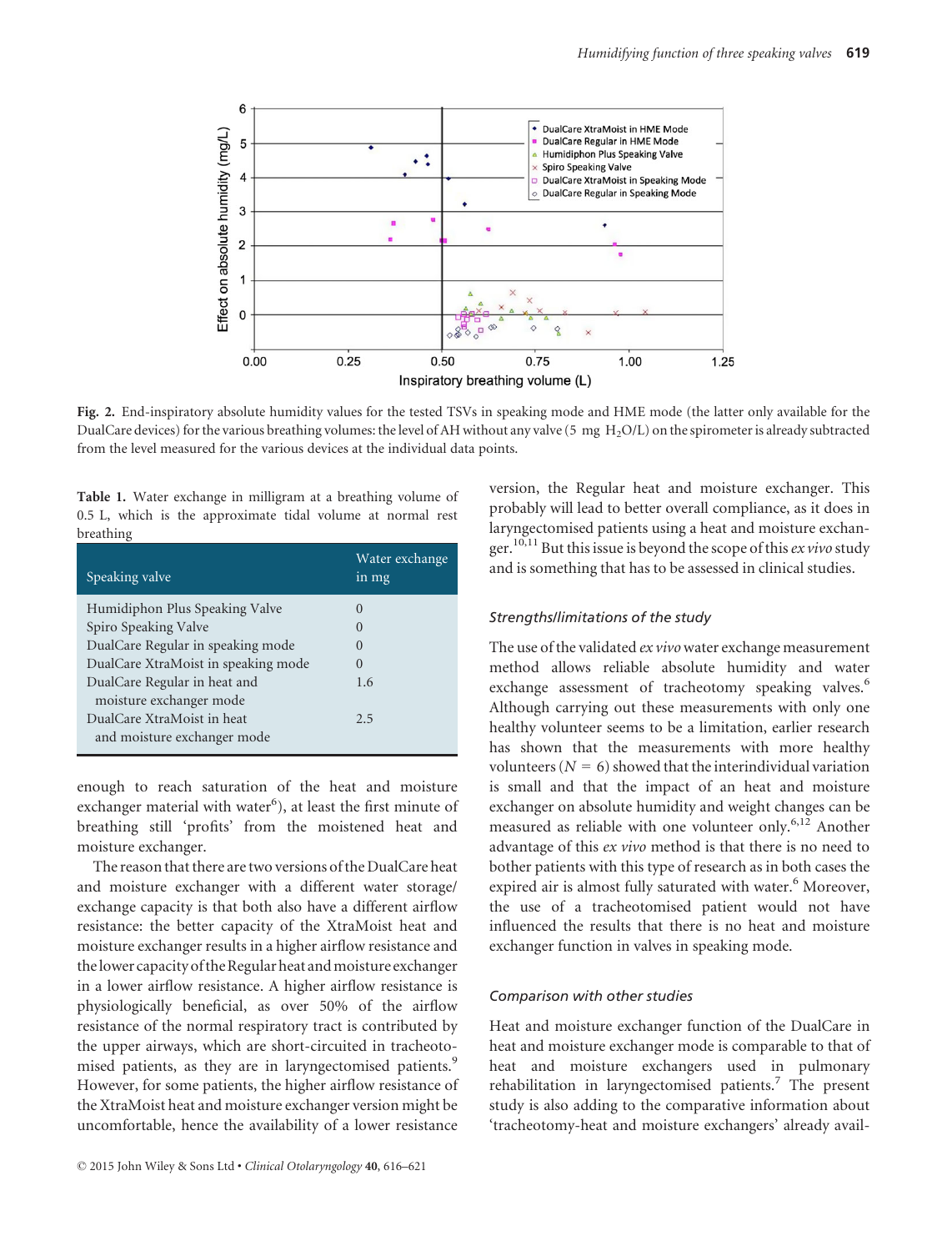

Fig. 3. Water exchange (weight change between inhalation and exhalation) as a function of the breathing volume for the XtraMoist and the Regular DualCare HME: the line indicates the breathing volume of 0.5 L, which is the approximate tidal volume at normal rest breathing.

able in literature.<sup>13</sup> It is known that long-term use of heat and moisture exchangers results in fewer clinical complaints such as mucus production and coughing and therefore increases the quality of life. $14$ 

#### Clinical applicability

This device is mainly intended for chronic/long-term tracheotomised patients. However, also in short-term situations in the hospital, such automatic speaking devices can already be advantageous as patients can speak more easily and still use the heat and moisture exchanger mode when not speaking. Heat and moisture exchangers in general can replace external humidifiers in patients and this makes the patient more mobile and is cost effective as has been shown in a clinical study in laryngectomised patients.<sup>15</sup>

It is important to realise that tracheotomised patients inhale colder and dryer air that is not moistened and warmed by the upper airways even when using a speaking valve. Patients are at increased risk for pulmonary complaints and infections. Next to speech rehabilitation, the need for pulmonary rehabilitation should receive at least as much attention. In daily practice, tracheotomised patients do not always replace the speaking valve by an heat and moisture exchanger during periods when the speaking valve is not used or tolerated. With a device like DualCare, this is no longer a problem. Moreover, clinicians now also can advise patients to switch to heat and moisture exchanger mode during periods when speaking is not required, thereby increasing overall airway humidification.

#### **Keypoints**

- Tracheotomy speaking valves (TSVs) with integrated Heat and Moisture Exchanger (HME) media do not provide humidification while in speaking-mode.
- The HME in TSVs only can function as intended when 'active' during the entire breathing cycle (inhalation and exhalation), which is only possible in one of the devices (the ProTrach DualCare (PTDC) in HMEmode).
- The water exchange capacity of the PDTC in HMEmode depends on the HME applied (XtraMoist higher than Regular).
- Regular switching between the speaking- and HMEmode of the PTDC prolongs the humidification in speaking-mode.
- Integration of speaking- and airway-conditioning functions in the ProTrach DualCare renders switching between devices (a TSV and a HME) superfluous.

#### Conflict of interest

The department of Head and Neck Oncology and Surgery of the Netherlands Cancer Institute receives an unrestricted research grant of Atos Medical, the manufacturer of rehabilitation devices for patients with head and neck cancer.